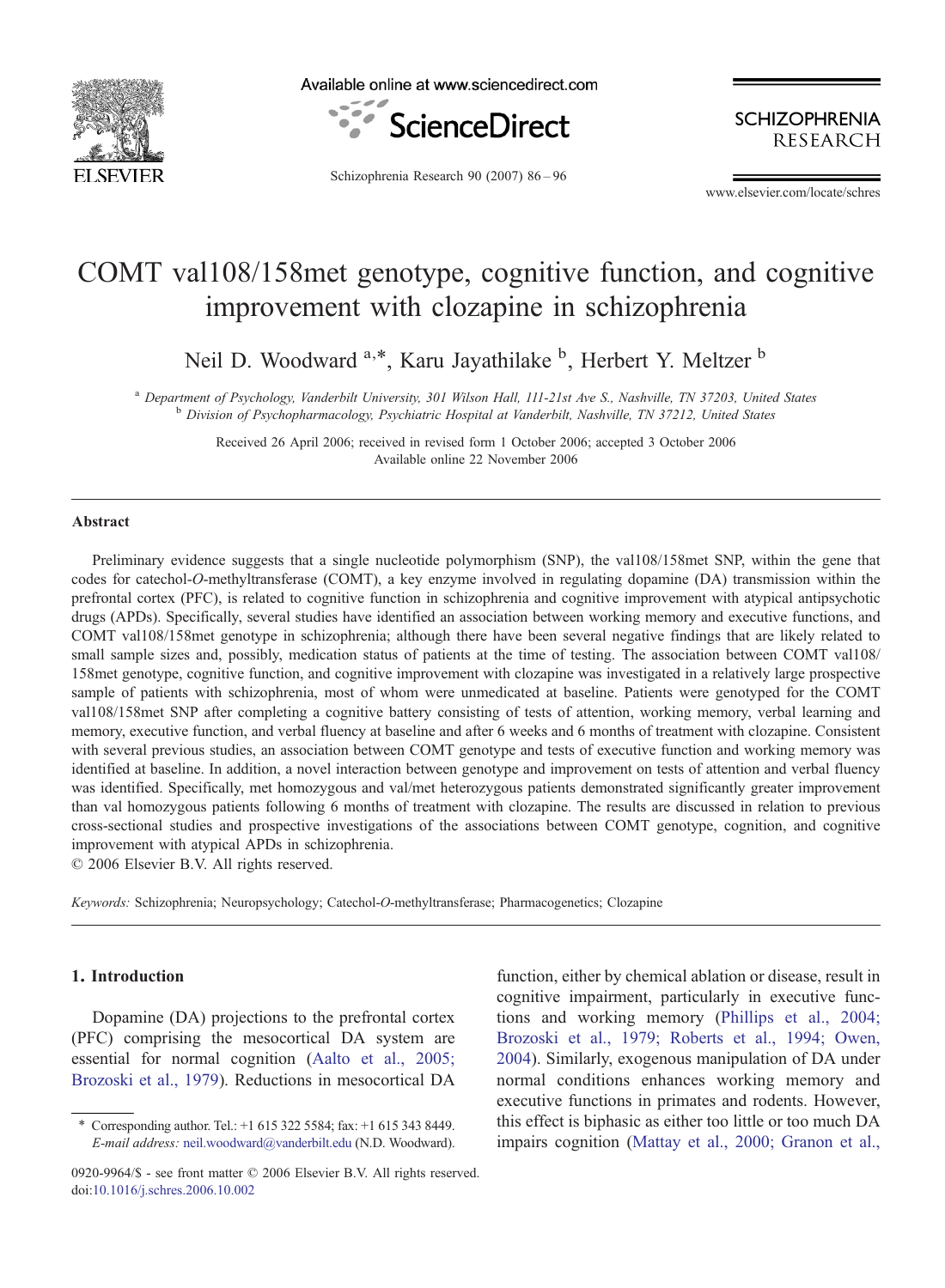[2000\)](#page-9-0) suggesting that DA function in the PFC follows an inverted U-curve whereby increases or decreases from an optimal level result in cognitive impairment [\(Goldman-Rakic et al., 2000](#page-9-0)).

It has been hypothesized that the cognitive deficits observed in schizophrenia, especially those related to executive functions and working memory, arise to some extent from reduced DAergic transmission in the PFC [\(Doran et al., 1987; Davis et al., 1991; Weinberger et al.,](#page-8-0) [1988](#page-8-0)). Post-mortem and in vivo imaging investigations have directly linked PFC DA function to cognitive impairment ([Abi-Dargham et al., 2002; Weinberger et al.,](#page-8-0) [1988](#page-8-0)), and pharmacological studies indicate that direct and indirect DA agonists improve PFC cognitive functions and cerebral neurophysiology in patients [\(Barch and Carter, 2005; Goldberg et al., 1991; Dolan](#page-8-0) [et al., 1995](#page-8-0)). Recently, evidence that genetic polymorphisms related to DA function and susceptibility for schizophrenia influence cognitive functions related to PFC function has provided further evidence that mesocortical DA dysfunction is related to cognitive impairment in schizophrenia (for review see [Weinberger et al., 2001](#page-10-0)). A single nucleotide polymorphism (SNP) in the gene that codes for catechol-O-methyltransferase (COMT), an enzyme that contributes to the removal of DA from the synapse, has attracted considerable attention due to the importance of COMT in regulating prefrontal DA flux [\(Axelrod and Tomchick, 1958\)](#page-8-0). The substitution of met for val at codon 108/158 results in the transcription of a theromolabile variant of the COMT enzyme with approximately 40% less enzymatic activity in humans [\(Chen et al., 2004](#page-8-0)). The reduced activity associated with the met variant of the COMT gene presumably results in greater availability of DA in the PFC and, thus, may be linked to some aspects of cognition in humans, hypotheses supported by findings from a gene knockout investigation in mice ([Gogos et al., 1998](#page-9-0)) and an imaging study in humans [\(Meyer-Lindenberg et al., 2005](#page-9-0)).

Numerous studies have identified associations between COMT genotype and cognition in humans. The first study to examine the link between COMT val108/ 158met genotype and cognition found that, as anticipated, schizophrenia patients and normal controls homozygous for the less effective met allele made fewer perseverative errors on the Wisconsin Card Sorting Test (WCST) than subjects homozygous for the val allele [\(Egan et al., 2001](#page-9-0)). Subsequent studies confirmed the association between COMT genotype and WCST, and identified novel associations between COMT genotype and other tests sensitive to PFC DA function including the N-back and letter–number span tests of working memory [\(Goldberg](#page-9-0) [et al., 2003; Bruder et al., 2005; Joober et al., 2002;](#page-9-0)

[Malhotra et al., 2002\)](#page-9-0). However, there have also been several negative findings in both patients and controls using the WCST and variants of the N-back test ([Ho et al.,](#page-9-0) [2005; Bilder et al., 2002b; Tsai et al., 2003; Stefanis et al.,](#page-9-0) [2004\)](#page-9-0). In some cases the failure to replicate the association between COMT genotype and performance on the WCST and other tests of executive functions and/or working memory is likely related to small sample sizes within genotype groups ([Bilder et al., 2002b; Tsai et al.,](#page-8-0) [2003\)](#page-8-0), medication status of the patients at the time of testing, or differences in the sensitivity of the selected tests to PFC DA function [\(Goldberg et al., 2003; Stefanis et al.,](#page-9-0) [2004\)](#page-9-0). However, in other cases the reason for the discrepancy is not obvious. Moreover, there is a paucity of data on the specificity of the association between COMT genotype and cognition since most studies only included one or a few measures of cognition.

In addition to the cross-sectional studies supporting associations between COMT genotype and cognition, there is emerging evidence from longitudinal studies that COMT genotype might also interact with cognitive improvement with antipsychotic drugs (APDs), particularly atypical APDs, in schizophrenia. Atypical APDs including clozapine, olanzapine, risperidone, quetiapine, and, to a lesser extent, ziprasidone and amisulpride improve cognitive function in schizophrenia ([Woodward et al.,](#page-10-0) [2005; Wagner et al., 2005; Harvey et al., 2004\)](#page-10-0). The improvements may be due to the unique ability of atypical APDs to increase DA and acetylcholine release in the PFC; although the exact mechanism(s) remains to be determined [\(Meltzer, 2002; Meltzer and Sumiyoshi,](#page-9-0) [2003\)](#page-9-0). Preclinical and clinical data suggests that variation in COMT activity may influence the degree of cognitive improvement and cerebral physiological changes observed with atypical APDs, including clozapine [\(Tun](#page-10-0)[bridge et al., 2004; Bertolino et al., 2004; Weickert et al.,](#page-10-0) [2004\)](#page-10-0). The results from two studies indicate that met homozygous schizophrenia patients demonstrate greater improvement in working memory, as measured using the N-back task, than val homozygous subjects after several weeks of treatment with a variety of atypical APDs [\(Weickert et al., 2004\)](#page-10-0) or just olanzapine ([Bertolino et al.,](#page-8-0) [2004\)](#page-8-0). Remarkably, in one case the improvement also corresponded with enhanced function of the dorsolateral PFC during performance of the N-back task suggesting that met homozygous patients may benefit more from enhanced cortical DA transmission as a result of treatment with atypical APDs than val homozygous subjects [\(Bertolino et al., 2004\)](#page-8-0). An additional implication of the finding that COMT genotype interacts with cognitive improvement with atypical APDs is that the results from previous cross-sectional studies in patients might have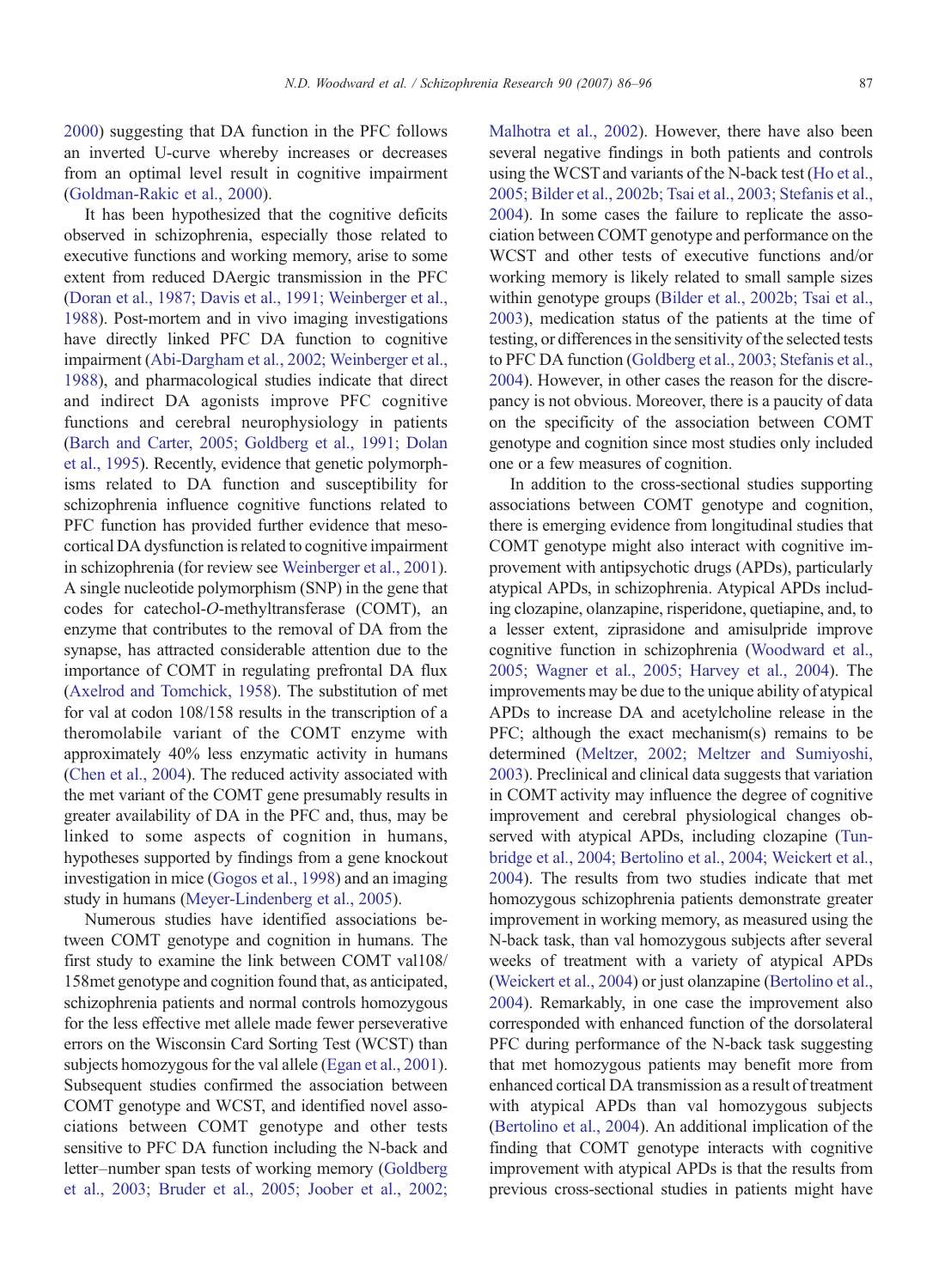been influenced by the medication status of patients at the time of neuropsychological testing and that this might explain some of the discrepant findings (e.g. [Rosa et al.,](#page-9-0) [2004; Ho et al., 2005](#page-9-0)).

Unfortunately the conclusions reached regarding the potential interactions between atypical APDs and COMT genotype must be considered preliminary until studies with larger sample sizes and more comprehensive neuropsychological batteries are carried out. The two prior investigations of interactions between COMT genotype and atypical APD related cognitive improvement included 30 patients or less, including 5 or less met homozygous subjects and employed relatively circumscribed neuropsychological test batteries [\(Bertolino et al., 2004; Weickert et al., 2004](#page-8-0)). It is plausible that interactions between COMT genotype and cognitive improvement are not limited to the N-back task given the relatively broad impact that atypical antipsychotics may exert on cognitive function. Similarly, it remains to be determined if the interactions are observed with the atypical APD clozapine specifically.

In order to address several questions relating to the relationship between COMT genotype, cognition, cognitive improvement with clozapine in schizophrenia, and methodological shortcomings of earlier studies, the associations between COMT genotype, cognitive function at baseline, and cognitive improvement with atypical APDs was examined in a relatively large sample of patients with schizophrenia who underwent neuropsychological evaluation at baseline when they were largely unmedicated and after 6 weeks and 6 months of treatment with clozapine. It was anticipated that the current study would 1) clarify the specificity of the association between COMT genotype and cognitive function at baseline in a largely unmedicated sample of patients; and 2) identify the interactions between COMT genotype and cognitive improvement with clozapine, a drug previously shown to increase cortical DA release in rodents and primates [\(Youngren et al., 1999; Kuroki](#page-10-0) [et al., 1999](#page-10-0)).

# 2. Methods

#### 2.1. Subjects

86 schizophrenia patients with preserved blood samples available for genetic analysis were included in this study. The subjects included in this study represent the sub-set of patients with DNA available for genotyping included in a larger cohort of approximately 280 followed at the Case Western Reserve University. All subjects underwent at least one neuropsychological evaluation at baseline and after 6 weeks and 6 months of treatment with

clozapine. The majority of patients (82%) were unmedicated at baseline. The rest were receiving typical APDs. The methods surrounding the recruitment and screening of subjects are described in detail in several prior reports [\(Kenny and Meltzer, 1991; Lee et al., 1999; Hwang et al.,](#page-9-0) [2005\)](#page-9-0). Briefly, diagnoses were based on a structured interview from which DSM-III-R or DSM-IV criteria were extracted and reviewed by a research psychiatrist (H. Y. Meltzer). Exclusion criteria included history of learning disabilities, drug/alcohol abuse, head trauma, stroke, or neurological illness. Subjects were genotyped by the Vanderbilt University Human Genetics Core Laboratory for the COMT val108/158met SNP using previously described methods [\(Bilder et al., 2002b\)](#page-8-0). The demographics and baseline neuropsychological test results for the 86 subjects included in this study are presented in [Table 1.](#page-3-0) The genotype groups were in Hardy–Weinberg equilibrium  $(\chi^2(3)=2.70, p<449)$ . The only variable the genotype groups differed on was ethnicity  $(\chi^2(2)=14.47, p<.002)$ . A significantly greater proportion of the val homozygous group was composed of African Americans than the met homozygous  $(\chi^2(1)=12.49, p<.001)$  and val/met heterozygous groups  $(\chi^2(1)=6.04, p<.015)$ .

# 2.2. Neuropsychological testing

Patients were administered a neuropsychological battery to determine neurocognitive functioning at baseline and after six weeks and six months of treatment with clozapine. The battery consisted of frequently used neuropsychological tests sensitive to cognitive impairment in schizophrenia [\(Kenny and Meltzer, 1991\)](#page-9-0). The battery included tests of working memory (Auditory Consonant Trigram Test (ACTT): [Peterson and Peterson, 1959\)](#page-9-0), executive function (WCST: [Heaton, 1980;](#page-9-0) Wechsler Intelligence Scale for Children—Revised (WISC-R) Mazes Subtest: [Wechsler, 1974](#page-10-0)), verbal learning and memory (Buschke Selective Reminding Test (BSRT); [Buschke and Fuld, 1974\)](#page-8-0), verbal fluency (Category Instance Generation Test (CIGT): [Newcombe, 1969;](#page-9-0) Controlled Oral Word Association Test (COWAT): [Benton, 1968](#page-8-0)), and processing speed (Digit Symbol Subtest (DSST) from WAIS-R: [Wechsler, 1981](#page-10-0)). All tests were administered manually according to published guidelines by trained psychology assistants.

## 2.3. Statistical analysis

The set of nine neuropsychological variables derived from the seven tests was reduced to three domain scores based on a principal components analysis carried out on the entire cohort of approximately 280 patients and a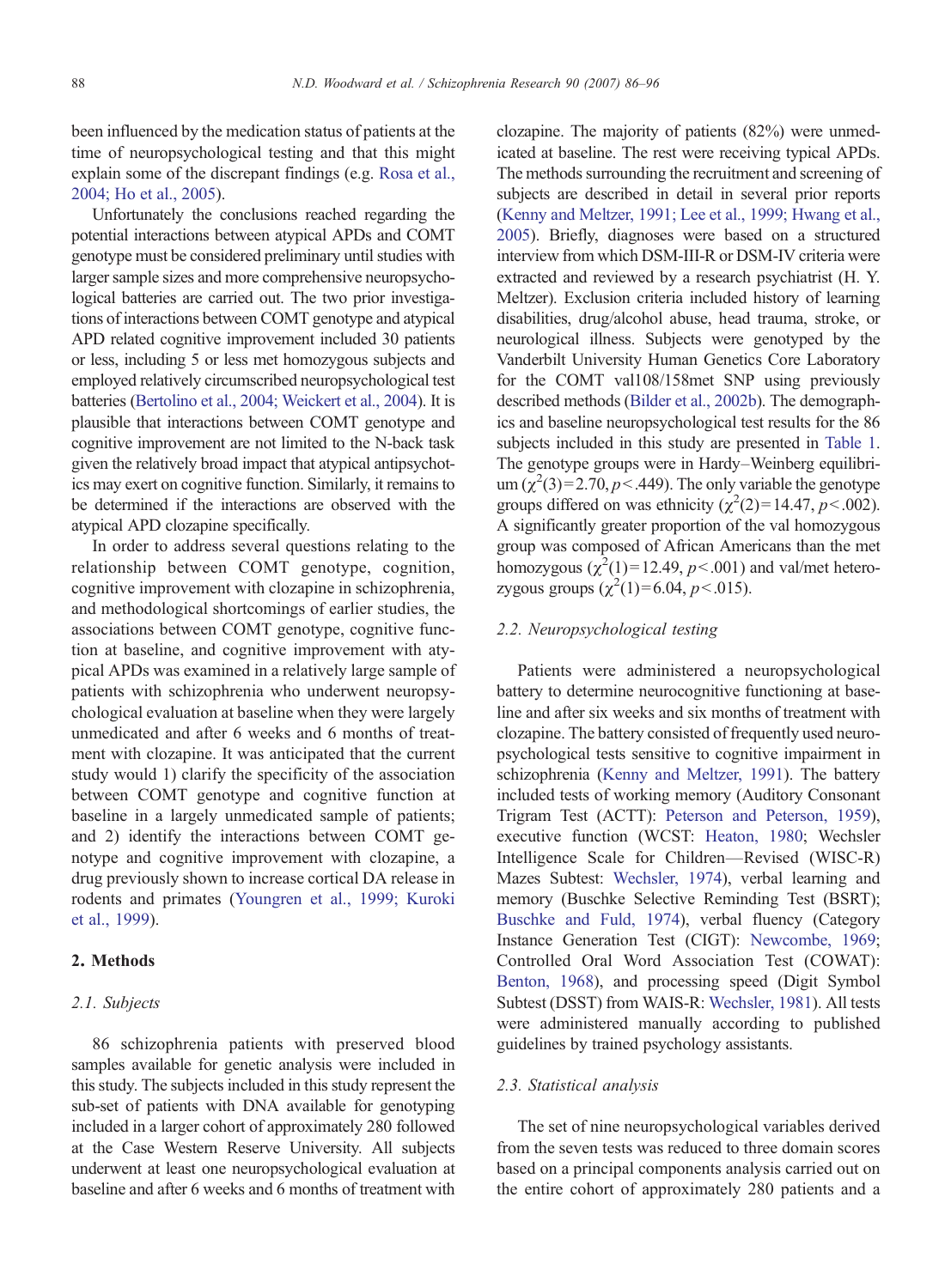<span id="page-3-0"></span>Table 1 Sample demographics and baseline neuropsychological functioning

| Variable                               | Genotype      |               | Total sample  | Test statistic |                            |  |
|----------------------------------------|---------------|---------------|---------------|----------------|----------------------------|--|
|                                        | met/met       | val/met       | val/val       |                |                            |  |
| $\boldsymbol{n}$                       | 21            | 35            | 29            | 86             | $\chi^2$ = 2.70, p < .448  |  |
| Age                                    | 29.0(8.1)     | 31.2(8.1)     | 31.8(8.1)     | 30.8(8.1)      | $F(2,85)=0.80, p<.455$     |  |
| Education <sup>a</sup>                 | 11.5(1.7)     | 12.1(2.0)     | 11.6(1.7)     | 11.8(1.8)      | $F(2.74)=0.65, p<.527$     |  |
| Sex (men/women)                        | 13/8          | 26/9          | 24/6          | 63/23          | $\chi^2$ = 2.10, p < .352  |  |
| Ethnicity (White/AA)                   | 19/1          | 26/8          | 14/16         | 59/25          | $\chi^2$ = 14.47, p < 0.02 |  |
| Age at onset <sup>b</sup>              | 19.2(7.2)     | 21.1(5.3)     | 22.0(5.6)     | 20.9(5.9)      | $F(2,84)=1.31, p<.277$     |  |
| Illness duration <sup>b</sup>          | 9.7(5.8)      | 10.1(7.2)     | 9.9(7.7)      | 10.0(7.0)      | $F(2,84)=0.22, p<.980$     |  |
| Previous hospitalizations <sup>b</sup> | 6.1(7.5)      | 5.2(4.6)      | 6.1(6.3)      | 5.7(6.0)       | $F(2,84)=0.24, p<.787$     |  |
| Medicated at baseline $(No/Yes)^c$     | 16/5          | 28/5          | 23/5          | 67/15          | $\gamma^2$ =0.65, p<.724   |  |
| Cognitive domain Z-scores              |               |               |               |                |                            |  |
| Global cognitive score                 | $-1.28(0.78)$ | $-1.52(1.03)$ | $-1.71(0.85)$ | $-1.52(0.92)$  | $F(2,80) = 1.30, p < 279$  |  |
| Memory                                 | $-1.33(0.97)$ | $-1.50(1.31)$ | $-1.94(1.15)$ | $-1.60(1.19)$  | $F(2,81)=1.84, p<.166$     |  |
| Attention and verbal fluency           | $-1.40(0.76)$ | $-1.51(0.90)$ | $-1.51(0.79)$ | $-1.48(0.82)$  | $F(2,82)=0.13, p<.876$     |  |
| <b>Executive function</b>              | $-1.13(1.48)$ | $-1.60(1.57)$ | $-1.67(1.30)$ | $-1.51(1.46)$  | $F(2,85)=0.95, p<0.391$    |  |
| Neuropsychological test raw scores     |               |               |               |                |                            |  |
| <b>ACTT</b>                            | 30.0(6.9)     | 30.0(9.1)     | 23.6(8.7)     | 27.7(8.9)      | $F(2,84)=5.61, p<.006$     |  |
| <b>BSRT</b> immediate recall           | 7.6(1.7)      | 6.8(2.9)      | 6.7(2.7)      | 7.0(2.6)       | $F(2,84)=0.87, p<.426$     |  |
| <b>BSRT</b> delayed recall             | 6.7(2.5)      | 5.8(3.5)      | 5.7(3.3)      | 6.0(3.2)       | $F(2,84)=0.68, p<.509$     |  |
| <b>COWAT</b>                           | 29.8 (11.6)   | 30.5(14.3)    | 29.9 (13.9)   | 30.1(13.4)     | $F(2,83)=0.22, p<.979$     |  |
| <b>CIGT</b>                            | 41.0(11.5)    | 37.9 (16.6)   | 41.6(11.9)    | 39.9(14.0)     | $F(2,83)=0.62, p<0.544$    |  |
| <b>WAIS-R DSST</b>                     | 6.4(2.2)      | 6.3(2.2)      | 5.6(2.2)      | 6.1(2.2)       | $F(2,84) = 1.10, p < .339$ |  |
| WCST categories                        | 3.1(2.5)      | 2.5(2.3)      | 2.5(2.2)      | 2.7(2.3)       | $F(2,85)=0.47, p<.626$     |  |
| WCST perseverative errors              | 16.9(9.2)     | 20.3(10.1)    | 24.1(9.0)     | 20.9(9.8)      | $F(2,77) = 3.30, p < .043$ |  |
| WISC-R mazes subtest                   | 8.4(5.7)      | 8.8(4.0)      | 7.5(5.2)      | 8.3(4.8)       | $F(2,82)=0.54, p<.585$     |  |

Mean and (SD)

<sup>a</sup> Unavailable for 11 subjects.<br><sup>b</sup> Unavailable for 1 subject.

 $\degree$  Unavailable for 4 subjects.

sample of 26 healthy controls that completed the same battery of tests in order to reduce the number of dependent variables included in the statistical analyses. Based on the observed scree plot and Eigen values, along with the proportion of variance explained by the model, a reliable three factor model was selected. The three factors explained 69% of the total variance and the minimum loading of any test on its respective factor was .58. The three domain scores, and individual tests within each, were: 1) memory function (BSRT immediate and delayed recall, ACTT, WISC-R Mazes subtest); 2) attention and verbal fluency (COWAT, CIGT, DSST); and 3) executive function (WCST categories and percent perseverative errors scores). The factor scores are reported as Z-scores which were created by standardizing each neurocognitive variable to the control sample and averaging the standardized scores included in each factor. In addition, a global cognitive score was created by averaging the mean Z-scores of the nine neurocognitive variables.

Group differences on each of the three cognitive factors and the global cognitive score at baseline were examined using one-way ANOVAs. Except for preplanned contrasts carried out on the ACTT and WCST percent perseverative errors scores based on a-priori hypotheses, group differences on specific neuropsychological test variables at baseline were not the focus of this analysis. Given the previous findings of a significant association between COMT genotype, WCST and working memory, it was anticipated that met homozygous subjects would demonstrate fewer perseverative errors on the WCST and higher scores on the ACTT than val homozygous subjects at baseline. As such, one-tailed contrasts between the met/met and val/val groups on the WCST percent perseverative errors score and the ACTT were performed on the baseline data. The effect of genotype on the WCST percent perseverative errors score and ACTT was also examined after covarying for global cognitive scores and ethnicity, and within the subset of patients that were unmedicated at baseline.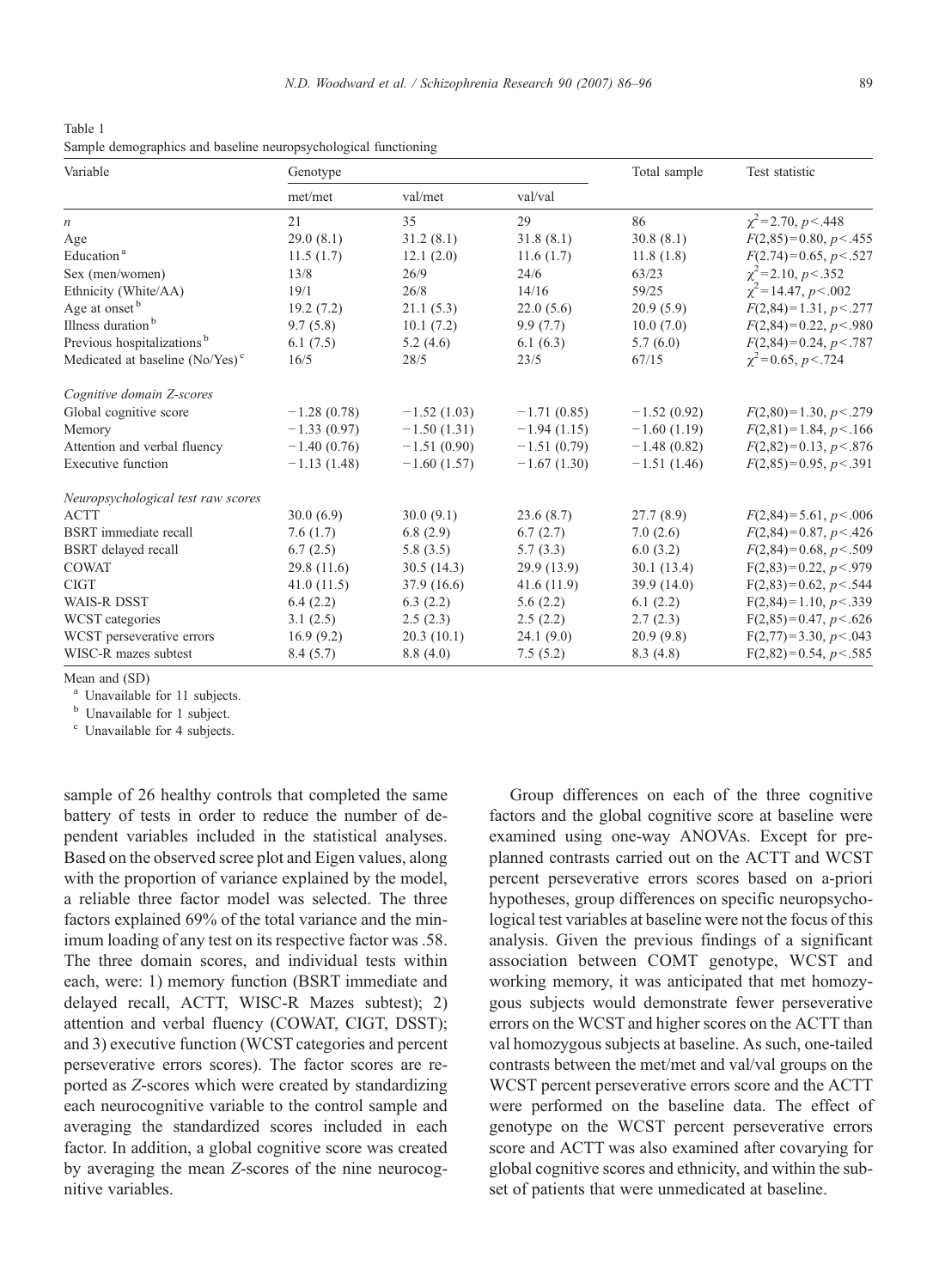<span id="page-4-0"></span>Longitudinal changes in cognitive function and interactions between COMT genotype and cognitive change with clozapine were examined using linear mixed model analyses due to the fact that not all subjects completed every assessment. Linear mixed models provide a more powerful alternative to traditional repeated measures models in datasets where some subjects have incomplete data [\(Maxwell and Delaney, 2004](#page-9-0)). The covariance matrix was modeled as compound symmetric in the mixed models analyses and baseline score was entered as a covariate. As with the cross-sectional analysis of baseline data, the analyses were restricted to the global cognitive and domain scores, with the exception of the WCST percent perseverative and ACTT measures, which were examined separately due to previous reports suggesting that COMT genotype may interact with working memory changes related to antipsychotic treatment.

#### 3. Results

# 3.1. Group differences at baseline neuropsychological evaluation

Group means at baseline for the global cognitive measure, three domain scores, and each neuropsychological test are presented in [Table 1.](#page-3-0) No genotype effects were observed on the global cognitive score or any of the domain variables at baseline (all  $F$  statistics  $\leq 1.27$ ,  $p$ -values < .820). The results remained unchanged when the analysis was limited to unmedicated patients.

A main effect of genotype was observed on the ACTT at baseline  $(F(2,82)=5.61, p<0.006)$ . The pre-planned contrast between met and val homozygous patients indicated that met homozygous patients performed better on the ACTT than val homozygous patients  $(t(82)=2.67$ , one-tailed  $p<0.005$ ). In addition, val/met heterozygous patients also performed better on the ACTT than val homozygous patients  $(t(82)=3.04$ , two-tailed  $p<0.004$ ). The results remained unchanged when global cognitive score was entered as a covariate. Similarly, the main effect of genotype observed on the ACTT remained significant when the analysis was restricted to patients who were unmedicated at baseline  $(F(2,63)=3.30,$  $p<0.044$ ; as did the pre-planned contrast between met and val homozygous groups  $(t(63)=1.76$ , one-tailed  $p<0.045$ ) and the post-hoc contrast between val/met and val homozygous groups  $(t(63)=2.48$ , two-tailed  $p<.017$ ). As can been seen in Fig. 1A, the means for medicated and unmedicated patients were similar within each genotype group. The main effect of genotype remained significant  $(F(3,79)=4.02, p<.022)$ , as did the met/met vs. val/val and val/met vs. val/val contrasts,

after covarying for ethnicity. Moreover, ACTT scores did not differ between Caucasians and African Americans within the val/val genotype group  $(t(28)=0.04, p<0.966)$ indicating that the different ethnic composition of the val homozygous group did not account for the results.

Inspection of the distribution of WCST percent perseverative errors scores at baseline prior to comparing scores between genotypes revealed that the distribution was highly skewed (skewness= $1.24$ ; SE= $0.26$ ) due to the presence of eight outlier scores. The distribution of scores improved substantially after removing these subjects from the analysis (skewness= $0.24$ ; SE= $0.27$ ). Of the eight



Fig. 1. Association between COMT val108/158met genotype and (A) working memory and (B) perseverative errors on the WCST in unmedicated patients and patients receiving typical APDs at baseline.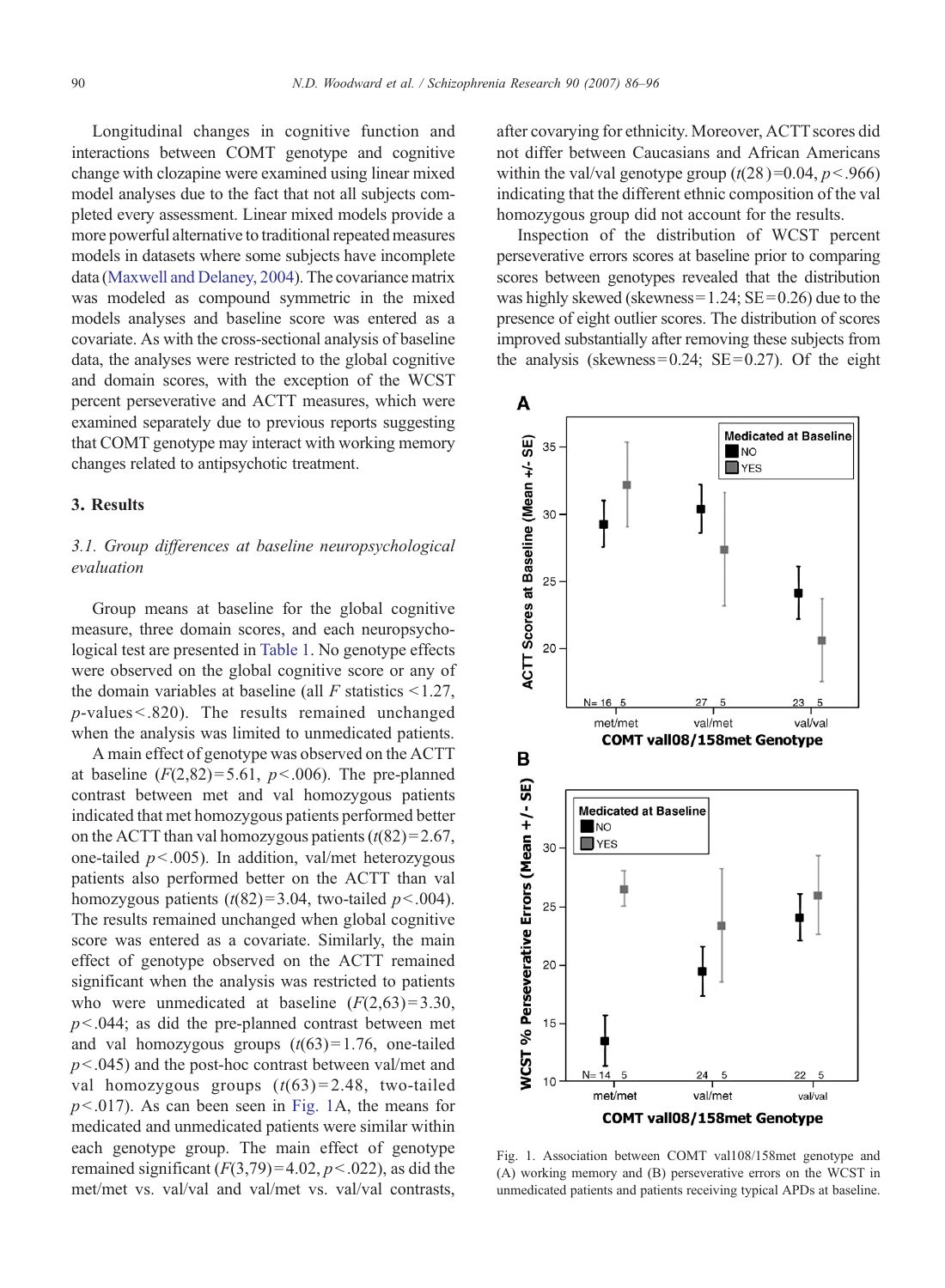patients excluded from the WCST analysis at baseline, two, four, and two were from the met/met, val/met, and val/ val groups, respectively. As anticipated, a main effect of genotype was observed for WCST percent perseverative errors scores at baseline  $(F(2.75)=3.30, p<0.043)$  due to the fact that met homozygous subjects made fewer perseverative errors than val homozygous subjects  $(t(75))$ = 2.54, one-tailed  $p<0.007$ ). No difference was observed between the val/met and val/val groups  $(t(75)=1.52$ , twotailed  $p<133$ ). The met/met vs. val/val contrast remained significant after covarying for global cognitive scores. Similarly, the results remained significant when the analysis was restricted to unmedicated patients  $(F(2,57))$ = 5.29,  $p < .009$ ; met/met vs. val/val contrast  $t(57)= 3.24$ , one-tailed  $p<.001$ ). The means for WCST percent perseverative errors scores for medicated and unmedicated patients within each genotype group are presented in [Fig. 1B](#page-4-0). The met/met vs. val/val contrast only reached significance at the trend level after covarying for ethnicity (one-tailed  $p$ -value $< .095$ ); however, there was no difference in WCST perseverative error scores between African Americans and Caucasians within the val homozygous group  $(t(26)=0.81$ , two-tailed  $p<.427$ ).

# 3.2. Interactions between COMT genotype and cognitive improvement with clozapine

The global cognitive score, domain Z-scores, and raw neuropsychological test scores following 6 weeks and 6 months of clozapine treatment are listed in Table 2.

Linear mixed model analyses identified a main effect of time on the global cognitive score  $(F(2,95)=3.43, p<0.037)$ and the attention and verbal fluency domain  $(F(2,96))$ = 26.44,  $p<0.001$ ); both in the direction of improved performance over time, and a significant interaction between COMT genotype and improvement on the attention and verbal fluency domain score  $(F(4,96))$ = 2.78,  $p<0.032$ ). Follow-up contrasts revealed that the global cognitive score improved significantly from baseline to 6 months  $(t(95)=2.62, p<0.11)$ . Follow-up contrasts within the attention and verbal fluency domain indicated that both the met/met and val/met groups demonstrated superior performance at the 6 month assessment compared to the val/val group  $(t(96)=2.48, p<.016;$ and  $t(96)=3.84$ ,  $p<.001$ , respectively), after controlling for baseline performance. As depicted in [Fig. 2,](#page-6-0) the differences observed between groups at 6 months were due to the fact that met homozygous and val/met heterozygous groups, but not the val homozygous group, demonstrated significant improvement from baseline to 6 months. The interaction observed on the attention and verbal fluency domain remained significant when the analysis was restricted to patients that were unmedicated at baseline  $(F(4,71)=4.06, p<.006)$ . Again, the interaction was due to the fact that both met homozygous and val/met heterozygous patients demonstrated superior performance at 6 months compared to val homozygous patients  $(t(71))$ = 2.21,  $p < .031$ ; and  $t(71)= 4.55$ ,  $p < .001$ ).

Each neuropsychological measure within the attention and verbal fluency domain (COWAT, CIGT, DSST) was

# Table 2 COMT val108/158met genotype and cognitive change with clozapine

|                                | Genotype         |             |                  |             |                  |             |                  |             |                  |             |                  |             |  |
|--------------------------------|------------------|-------------|------------------|-------------|------------------|-------------|------------------|-------------|------------------|-------------|------------------|-------------|--|
|                                | met/met          |             |                  |             |                  | val/met     |                  |             | val/val          |             |                  |             |  |
|                                | 6 weeks          |             | 6 months         |             |                  | 6 weeks     |                  | 6 months    |                  | 6 weeks     |                  | 6 months    |  |
|                                | $\boldsymbol{n}$ | Mean (SD)   | $\boldsymbol{n}$ | Mean (SD)   | $\boldsymbol{n}$ | Mean (SD)   | $\boldsymbol{n}$ | Mean (SD)   | $\boldsymbol{n}$ | Mean (SD)   | $\boldsymbol{n}$ | Mean (SD)   |  |
| Cognitive domain               |                  |             |                  |             |                  |             |                  |             |                  |             |                  |             |  |
| Global cognitive score         | 11               | $-1.2(0.9)$ | 13               | $-1.0(1.0)$ | 25               | $-1.5(0.9)$ | 24               | $-1.2(1.0)$ | 16               | $-1.6(0.8)$ | 15               | $-1.8(0.8)$ |  |
| Memory                         | 12               | $-1.5(1.0)$ | 14               | $-1.5(1.4)$ | 25               | $-1.7(1.1)$ | 24               | $-1.3(1.3)$ | 17               | $-2.0(1.1)$ | 15               | $-1.5(1.3)$ |  |
| Attentional and verbal fluency | 12               | $-0.9(0.9)$ | 13               | $-0.7(0.8)$ | 25               | $-1.2(0.9)$ | 24               | $-0.9(0.7)$ | 16               | $-1.1(1.0)$ | 15               | $-1.3(0.7)$ |  |
| <b>Executive function</b>      | 13               | $-0.9(1.3)$ | 14               | $-0.8(1.1)$ | 25               | $-1.6(1.7)$ | 24               | $-1.7(1.4)$ | 17               | $-1.9(1.5)$ | 15               | $-1.9(1.4)$ |  |
| Neuropsychological test scores |                  |             |                  |             |                  |             |                  |             |                  |             |                  |             |  |
| <b>ACTT</b>                    | 13               | 23.7(7.4)   | 14               | 23.2(10.0)  | 25               | 25.6(6.4)   | 24               | 26.6(9.1)   | 17               | 21.1(6.2)   | 15               | 20.6(9.0)   |  |
| <b>BSRT</b> immediate recall   | 13               | 8.0(1.9)    | 14               | 8.5(2.3)    | 25               | 7.4(2.5)    | 24               | 8.3(2.5)    | 17               | 7.4(2.3)    | 15               | 7.4(2.8)    |  |
| <b>BSRT</b> delayed recall     | 13               | 7.8(2.8)    | 14               | 7.2(3.4)    | 25               | 6.2(3.1)    | 24               | 7.2(2.8)    | 17               | 5.8(3.0)    | 15               | 6.3(3.2)    |  |
| <b>COWAT</b>                   | 13               | 39.0 (13.9) | 14               | 39.6(13.1)  | 25               | 34.5 (12.4) | 24               | 39.1 (12.8) | 17               | 32.6(15.1)  | 15               | 33.2 (11.7) |  |
| <b>CIGT</b>                    | 13               | 47.4 (13.9) | 14               | 49.9 (14.1) | 25               | 42.9(14.1)  | 24               | 45.6(11.7)  | 17               | 42.9(16.0)  | 15               | 41.2(10.3)  |  |
| <b>WAIS-R DSST</b>             | 12               | 6.7(1.9)    | 13               | 7.4(2.3)    | 25               | 7.2(2.7)    | 24               | 7.8(2.7)    | 16               | 7.3(2.8)    | 15               | 6.6(2.1)    |  |
| WCST categories                | 13               | 3.5(2.3)    | 14               | 3.1(2.5)    | 25               | 2.6(2.5)    | 24               | 2.3(2.2)    | 17               | 2.1(2.1)    | 15               | 2.1(2.2)    |  |
| WCST perseverative errors      | 13               | 19.0 (14.7) | 14               | 14.9(7.7)   | 25               | 26.0(18.1)  | 24               | 26.2(15.3)  | 17               | 27.7(17.7)  | 15               | 27.3(14.7)  |  |
| WISC-R mazes subtest           | 12               | 8.0(3.0)    | 14               | 9.3(4.2)    | 25               | 8.4(3.4)    | 24               | 9.6(4.4)    | 17               | 7.6(4.4)    | 15               | 6.3(3.3)    |  |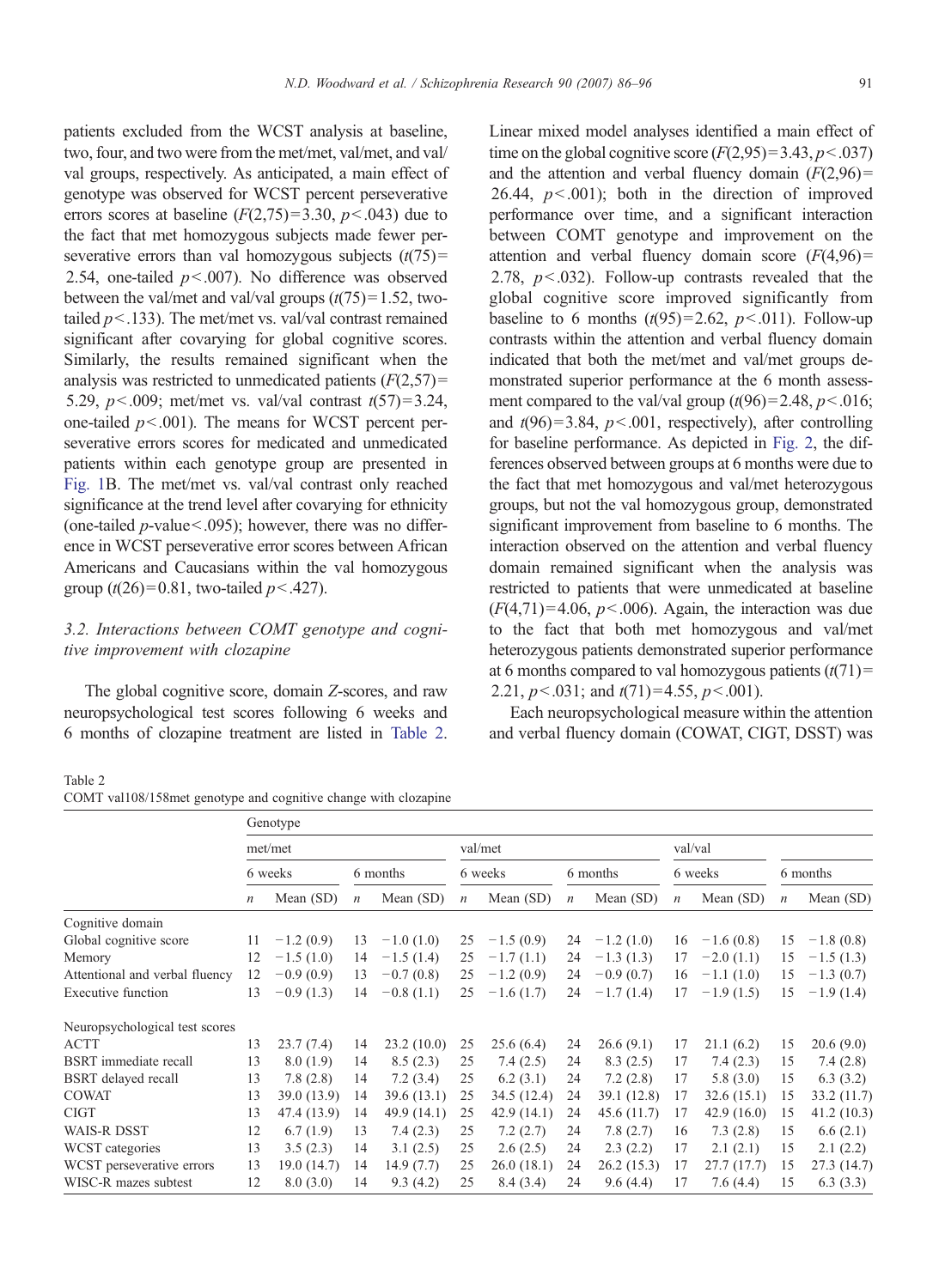<span id="page-6-0"></span>

Fig. 2. Change in attention and verbal fluency domain scores with clozapine treatment in COMT val108/158met homozygous and heterozygous schizophrenia patients. \*met/met and val/met groups significantly greater than val/val group; ANCOVA genotype by time interaction ( $p<0.05$ ) with baseline entered as a covariate.

subjected to a linear mixed model analysis in order to determine if the changes over time and interaction was observed on all or just a specific test(s) within this domain. A main effect of time was observed on all three measures included within this domain (all  $F$  statistics  $> 9.41$ ,  $p<.001$ ; however, the interaction term only reached significance for the COWAT  $(F(4,99)=4.40, p<.003)$ . Post-hoc contrasts indicated that met/met and val/met groups had higher COWAT scores, compared to the val homozygous group, at both the 6 week  $(t(99)=3.45,$  $p<.001$ ; and  $t(99)=2.45$ ,  $p<.017$ , respectively) and 6 month evaluations  $(t(99)=3.36, p<.002$ ; and  $t(99)=$ 4.24,  $p<.001$ , respectively).

With respect to the ACTT and WCST percent perseverative errors scores, a main effect of time was observed only on the ACTT  $(F(2,102)=7.05, p<0.002)$ due to the fact that ACTT scores decreased over time. No main effects or interactions were observed on the WCST percent perseverative errors scores (all  $F$  statistics  $\leq 0.57$ ,  $p$ -values $\leq$ .573). Post-hoc contrasts indicated that, compared to baseline, patients with the met/met genotype demonstrated lower ACTT scores at 6 weeks  $(t(102)=$ 2.13,  $p < .036$ ) and 6 months (t(102) = 2.66,  $p < .001$ ). Patients with the val/met genotype also demonstrated a reduction in ACTT scores at 6 weeks  $(t(102)=2.32)$ ,  $p<0.023$ ). Conversely, patients with the val/val genotype did not demonstrate any changes in ACTT scores at either 6 weeks  $(t(102)=1.39, p<167)$  or 6 months  $(t(102)=$ 0.71,  $p$  < .482), relative to baseline.

## 4. Discussion

The current results provide further evidence of an association between COMT val108/158met genotype, cognitive function, and cognitive improvement with antipsychotic treatment in schizophrenia. As anticipated, at baseline patients homozygous for the met allele made

fewer perseverative errors on the WCST and demonstrated superior performance on the ACTT compared to val allele homozygous patients. Moreover, the effect of genotype remained significant after covarying for global cognitive function suggesting that the relationship between COMT genotype and cognition is specific to working memory and executive function. The differences observed at baseline on the WCST replicates previous studies that have, for the most part, also identified an association between COMT genotype and performance on the WCST in patients with schizophrenia and healthy controls ([Egan et al., 2001; Joober et al.,](#page-9-0) [2002; Malhotra et al., 2002; Rosa et al., 2004; Bruder](#page-9-0) [et al., 2005\)](#page-9-0). However, in contrast to previous investigations in schizophrenia, the current findings observed at baseline were obtained in a largely unmedicated sample of patients. In fact, the main effect of genotype on the WCST percent perseverative errors score was substantially more robust in unmedicated patients; however, the small number of medicated patients at baseline precluded a formal comparison between medicated and unmedicated patients. Nonetheless, this observation suggests that the association between genotype and WCST might be slightly attenuated when subjects receiving typical APDs are included in a study. Conversely, the difference between met and val homozygous subjects appeared to slightly increase over assessments following treatment with clozapine. Combined, these observations suggest that medication status of patients at the time of testing might explain why several prior studies did not identify a significant genotype effect on the WCST in schizophrenia patients and that atypical APDs might augment the differences observed between genotypes, perhaps as a consequence of differential change over time within groups. Larger patient samples followed prospectively with a greater proportion of medicated, relative to unmedicated patients at baseline, are likely required to confirm these speculations.

The relationship between working memory and COMT genotype has not been examined before with the ACTT, although the current results are in agreement with several prior studies that found met homozygous subjects performed better on working memory tasks such as the Nback and letter–number span than val homozygous subjects [\(Goldberg et al., 2003; Bruder et al., 2005\)](#page-9-0). The version of the ACTT used in the current study required subjects to recall three consonants read to them following a 15 second interference delay period during which subjects counted backwards aloud [\(Peterson and](#page-9-0) [Peterson, 1959\)](#page-9-0). Lesion studies using this version of the ACTT and imaging studies of working memory tasks that included a distraction task during the delay period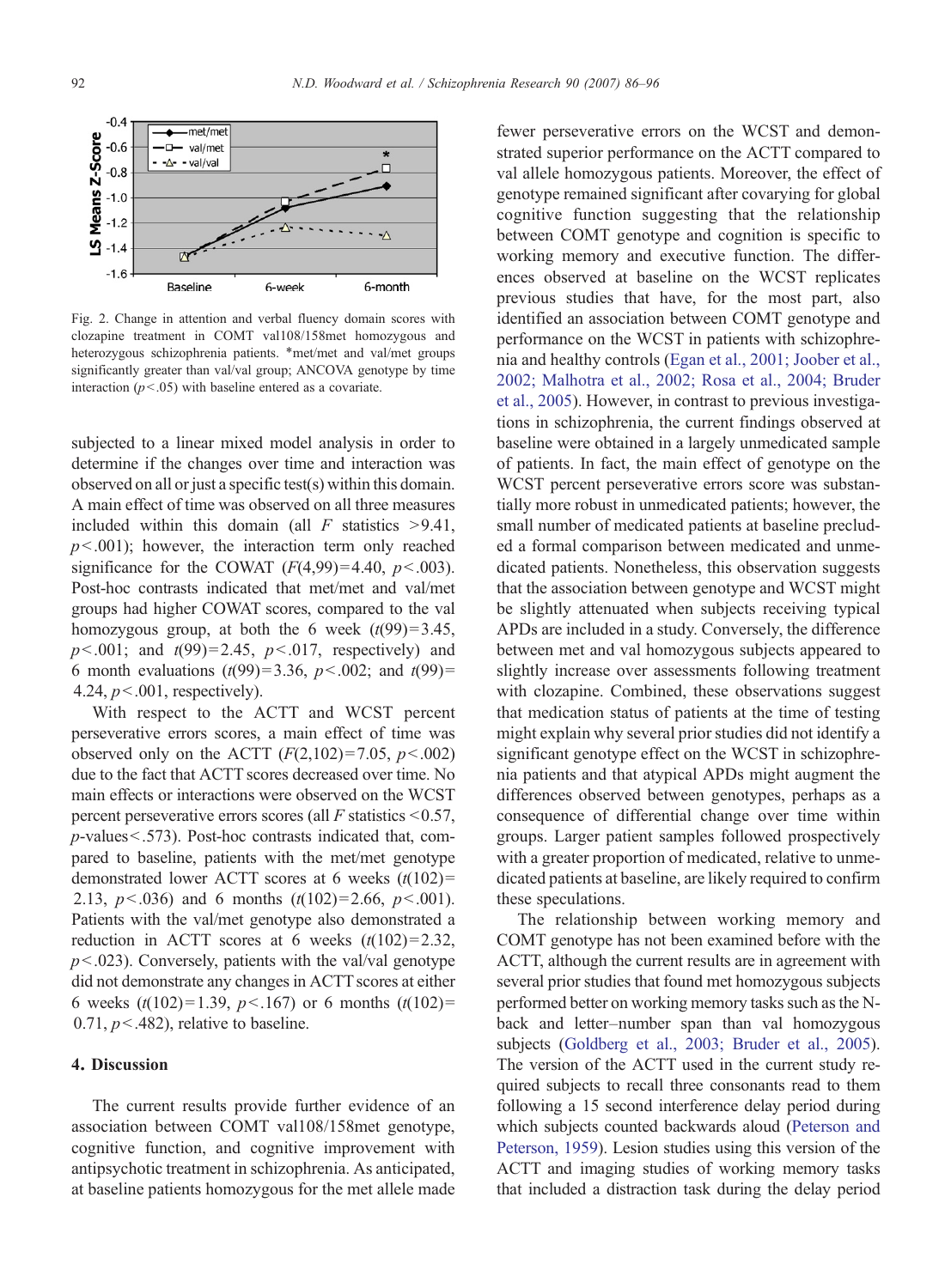strongly suggest that the ACTT relies on the integrity of the PFC [\(Postle, 2005; Sakai et al., 2002; Stuss et al.,](#page-9-0) [1982](#page-9-0)). It is noteworthy that studies that have identified an association between COMT genotype and working memory, including the present study, all included free recall, as opposed to recognition, working memory tasks that significantly tapped executive sub-processes such as manipulation and updating of information, and resistance to distraction [\(Goldberg et al., 2003; Bruder et al., 2005](#page-9-0)). Conversely, studies that included recognition working memory and/or tasks that do not tax executive processes have not found an association between COMT and working memory ([Bruder et al., 2005; Stefanis et al.,](#page-8-0) [2004](#page-8-0)). Pharmacological studies suggest that recall working memory tasks that tap executive processes are especially sensitive to PFC DA activity [\(Mattay et al.,](#page-9-0) [2000, 2002\)](#page-9-0), whereas recognition working memory tasks that do not tax executive sub-components are not [\(Kimberg et al., 2001; Bartholomeusz et al., 2003\)](#page-9-0). As such, it is plausible that the effect of COMT genotype observed in the current and previous studies relates more to the executive components of the task than simply the on-line maintenance of information.

Consistent with two previous smaller studies, a significant interaction between COMT genotype and cognitive improvement with atypical APDs was observed. Specifically, met carriers improved to a greater degree on the attention and verbal fluency domain than val homozygous patients following treatment with clozapine. The attention and verbal fluency domain consisted of the DSST, COWAT, and CIGT. Inspection of the individual tests within this domain indicated that the interaction between genotype and cognitive improvement with clozapine was most apparent on the COWAT test, although met carriers also improved substantially more than val homozygous patients on the CIGT as well. The magnitude of the difference in change between met carriers and val homozygous patients was notable as the improvement detected in the met homozygous and heterozygous patients was approximately 9 and 8 words on the COWAT and CIGT, respectively, compared to a 4 word improvement and no change on the COWAT and CIGT, respectively, in val homozygous patients. With few exceptions [\(Buchanan](#page-8-0) [et al., 1994; Bilder et al., 2002a\)](#page-8-0), improvement in verbal fluency with clozapine has been consistently found in both double-blind, random assignment [\(Lee et al., 1999; Potkin](#page-9-0) [et al., 2001](#page-9-0)), and naturalistic open label trials ([Hagger](#page-9-0) [et al., 1993; Zahn et al., 1994; Purdon et al., 2001](#page-9-0)). The interaction between improvement with clozapine and COMT genotype suggests that the failure of a minority of studies to identify a significant improvement in verbal fluency with clozapine might have related, in part, to the

genotype of the subjects included in the studies. It is noteworthy in this regard that one such study may have included up to 3 times more val homozygous than met homozygous patients [\(Bilder et al., 2002b,a](#page-8-0)).

The finding that the COMT val108/158 met genotype was associated with improvement in the attention and verbal fluency domain but not the memory function domain, which included the most specific test of working memory, the ACTT, and the executive function domain, which includes the WCST categories and percent perseverative error scores, indicates that the relationship of COMT genotype to response to treatment goes beyond working memory ([Weickert et al., 2004; Bertolino et al.,](#page-10-0) [2004; Mattay et al., 2003](#page-10-0)). The failure to find an association between improvement in working memory and val108/158met genotype might relate to the difference in medication and subject population, compared to previous studies. The potential to improve any domain of cognition would be expected to be, in part, a function of baseline DAergic activity and the extent of enhancement by further release. Clozapine produces much larger increases in cortical DA efflux in rat cortex than olanzapine [\(Kuroki et al., 1999\)](#page-9-0), which was used in a previous study [\(Bertolino et al., 2004](#page-8-0)). Moreover, although the current results conflict with previous reports in patients that found olanzapine improves working memory in met homozygous patients, they are entirely consistent with evidence that amphetamine significantly reduces N-back working memory accuracy in healthy subjects homozygous for the met allele and has a slight, non-significant negative effect in val homozygous subjects [\(Mattay et al., 2003\)](#page-9-0).

The observation that on the one hand clozapine improves verbal fluency, but on the other reduces working memory performance in met homozygous patients has several implications. First, it indicates that as in healthy subjects, and in accordance with the inverted U-curve hypotheses of DA function, too much PFC DA activity impairs working memory performance in schizophrenia patients. At baseline when most patients were unmedicated, met homozygous patients performed better than val homozygous patients on the ACTT and, therefore, might have been operating at, or near the peak of the DA U-curve. The addition of clozapine, which evokes robust DA release in the PFC, could have increased cortical DAergic activity in these subjects beyond the optimal point for working memory. Second, it implies that the optimal level of DA function required for one task is not necessarily the same as that required for another task. Such a hypothesis is not unexpected given evidence that: 1) mesocortical DA dysfunction impairs some cognitive functions, such as working memory, but can actually enhance some aspects of attention in rodents and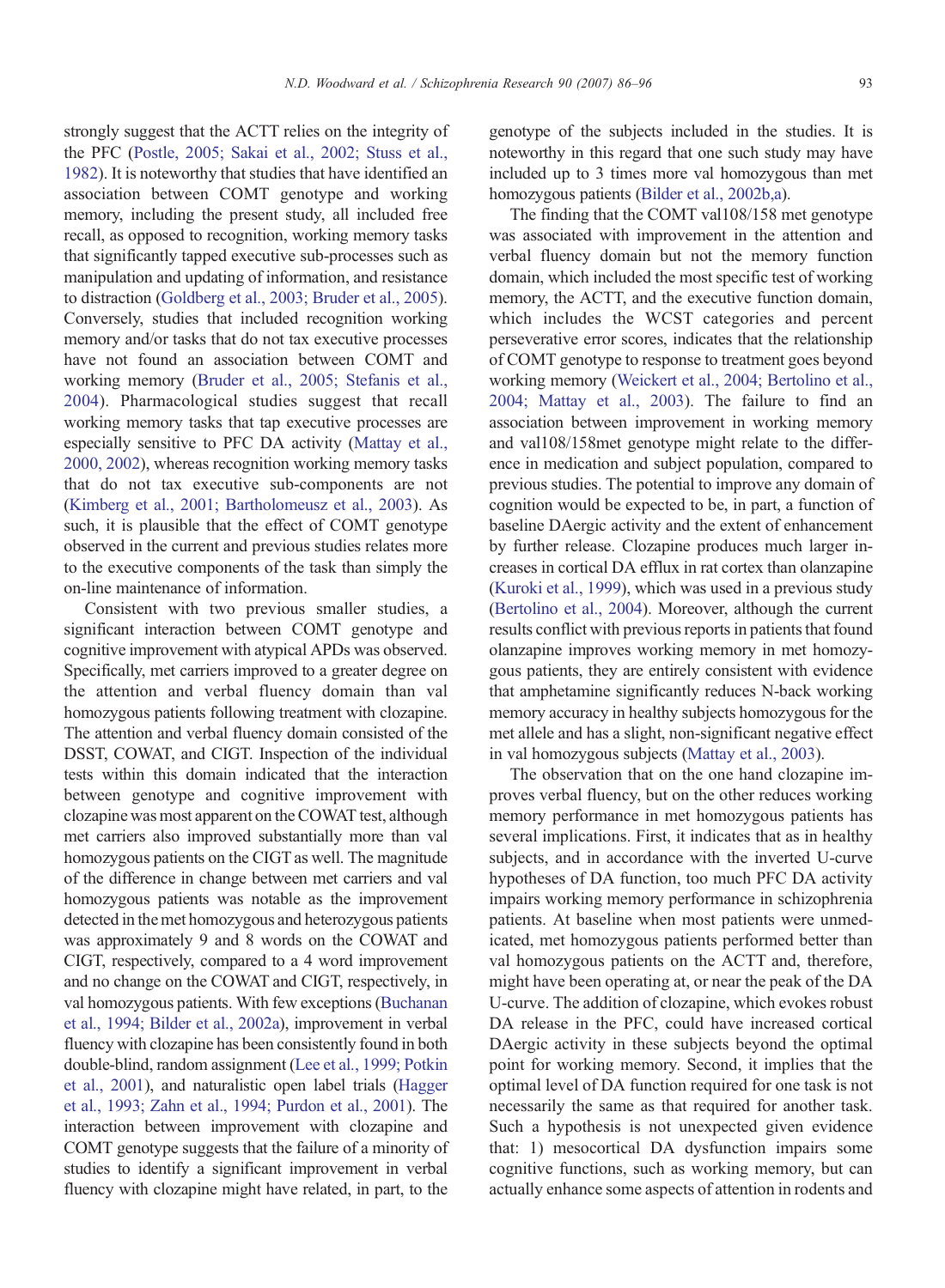<span id="page-8-0"></span>primates ([Granon et al., 2000; Roberts et al., 1994](#page-9-0)); and 2) findings from factor analytic studies in humans, including the current study, indicating that neuropsychological tests of "frontal" lobe function, such as the COWAT, WCST, and the ACTT, do not load onto a single unitary factor, but appear to rely on unique cognitive process [\(Miyake et al., 2000; Boone et al.,](#page-9-0) [1998](#page-9-0)). As such, it is not unreasonable to expect that different cognitive tasks might be differentially sensitive to DA and require different levels of DA activity for optimal performance.

There are several caveats that may limit the conclusions that can be drawn from the current study. It is possible that the different ethnic compositions of the genotype groups influenced the current results. Specifically, the val/val group was comprised of significantly more African Americans than the met/met and val/met groups. However, it seems unlikely that ethnicity influenced the current results given evidence that the COMT val108/158met SNP accounts for the same variance in COMT activity in both African Americans and Caucasians (Chen et al., 2004). Nonetheless, the results for the WCST could not be confirmed after covarying for ethnicity. In addition, the patients included in this study were largely treatment refractory, hence the initiation of clozapine, thus it remains to be determined if the same results would be obtained in a more general schizophrenia sample. The current results are informative, but will require replication, particularly with respect to the interactions identified between COMT genotype and longitudinal changes in cognition with clozapine.

## Acknowledgements

This work was supported by the Elizabeth Severance Prentiss, William K. Warren, and Ritter Foundations, and USPHS grant MH-41684. Neil D. Woodward and Karu Jayathilake have no relationship, financial or otherwise, with any of the manufacturers of the medications discussed in this manuscript. Dr. Herbert Y. Meltzer, M.D. has served as a consultant, board member, and/or speaker for Janssen, Novartis, and Pfizer, and has received grant/research support from AstraZeneca, Eli Lilly and Co., Janssen, Novartis, and Pfizer.

# References

Aalto, S., Bruck, A., Laine, M., Nagren, K., Rinne, J.O., 2005. Frontal and temporal dopamine release during working memory and attention tasks in healthy humans: a positron emission tomography study using the high-affinity dopamine D2 receptor ligand [11C] FLB 457. J. Neurosci. 25, 2471–2477.

- Abi-Dargham, A., Mawlawi, O., Lombardo, I., Gil, R., Martinez, D., Huang, Y., Hwang, D.R., Keilp, J., Kochan, L., Van Heertum, R., Gorman, J.M., Laruelle, M., 2002. Prefrontal dopamine D1 receptors and working memory in schizophrenia. J. Neurosci. 22, 3708–3719.
- Axelrod, J., Tomchick, R., 1958. Enzymatic O-methylation of epinephrine and other catechols. J. Biol. Chem. 233, 702–705.
- Barch, D.M., Carter, C.S., 2005. Amphetamine improves cognitive function in medicated individuals with schizophrenia and in healthy volunteers. Schizophr. Res. 77, 43–58.
- Bartholomeusz, C.F., Box, G., Van Rooy, C., Nathan, P.J., 2003. The modulatory effects of dopamine D1 and D2 receptor function on object working memory in humans. J. Psychopharmacol. 17, 9–15.
- Benton, A.L., 1968. Differential behavioral effects of frontal lobe disease. Neuropsychologia 6, 53–60.
- Bertolino, A., Caforio, G., Blasi, G., De Candia, M., Latorre, V., Petruzzella, V., Altamura, M., Nappi, G., Papa, S., Callicott, J.H., Mattay, V.S., Bellomo, A., Scarabino, T., Weinberger, D.R., Nardini, M., 2004. Interaction of COMT (Val(108/158)Met) genotype and olanzapine treatment on prefrontal cortical function in patients with schizophrenia. Am. J. Psychiatry 161, 1798–1805.
- Bilder, R.M., Goldman, R.S., Volavka, J., Czobor, P., Hoptman, M., Sheitman, B., Lindenmayer, J.P., Citrome, L., McEvoy, J., Kunz, M., Chakos, M., Cooper, T.B., Horowitz, T.L., Lieberman, J.A., 2002a. Neurocognitive effects of clozapine, olanzapine, risperidone, and haloperidol in patients with chronic schizophrenia or schizoaffective disorder. Am. J. Psychiatry 159, 1018–1028.
- Bilder, R.M., Volavka, J., Czobor, P., Malhotra, A.K., Kennedy, J.L., Ni, X., Goldman, R.S., Hoptman, M.J., Sheitman, B., Lindenmayer, J.P., Citrome, L., McEvoy, J.P., Kunz, M., Chakos, M., Cooper, T.B., Lieberman, J.A., 2002b. Neurocognitive correlates of the COMT Val (158)Met polymorphism in chronic schizophrenia. Biol. Psychiatry 52, 701–707.
- Boone, K.B., Ponton, M.O., Gorsuch, R.L., Gonzalez, J.J., Miller, B.L., 1998. Factor analysis of four measures of prefrontal lobe functioning. Arch. Clin. Neuropsychol. 13, 585–595.
- Brozoski, T.J., Brown, R.M., Rosvold, H.E., Goldman, P.S., 1979. Cognitive deficit caused by regional depletion of dopamine in prefrontal cortex of rhesus monkey. Science 205, 929–932.
- Bruder, G.E., Keilp, J.G., Xu, H., Shikhman, M., Schori, E., Gorman, J.M., Gilliam, T.C., 2005. Catechol-O-methyltransferase (COMT) genotypes and working memory: associations with differing cognitive operations. Biol. Psychiatry 58 (11), 901–907.
- Buchanan, R.W., Holstein, C., Breier, A., 1994. The comparative efficacy and long-term effect of clozapine treatment on neuropsychological test performance. Biol. Psychiatry 36, 717–725.
- Buschke, H., Fuld, P.A., 1974. Evaluating storage, retention, and retrieval in disordered memory and learning. Neurology 24, 1019–1025.
- Chen, J., Lipska, B.K., Halim, N., Ma, Q.D., Matsumoto, M., Melhem, S., Kolachana, B.S., Hyde, T.M., Herman, M.M., Apud, J., Egan, M.F., Kleinman, J.E., Weinberger, D.R., 2004. Functional analysis of genetic variation in catechol-O-methyltransferase (COMT): effects on mRNA, protein, and enzyme activity in postmortem human brain. Am. J. Hum. Genet. 75, 807–821.
- Davis, K.L., Kahn, R.S., Ko, G., Davidson, M., 1991. Dopamine in schizophrenia: a review and reconceptualization. Am. J. Psychiatry 148, 1474–1486.
- Dolan, R.J., Fletcher, P., Frith, C.D., Friston, K.J., Frackowiak, R.S., Grasby, P.M., 1995. Dopaminergic modulation of impaired cognitive activation in the anterior cingulate cortex in schizophrenia. Nature 378, 180–182.
- Doran, A.R., Boronow, J., Weinberger, D.R., Wolkowitz, O.M., Breier, A., Pickar, D., 1987. Structural brain pathology in schizophrenia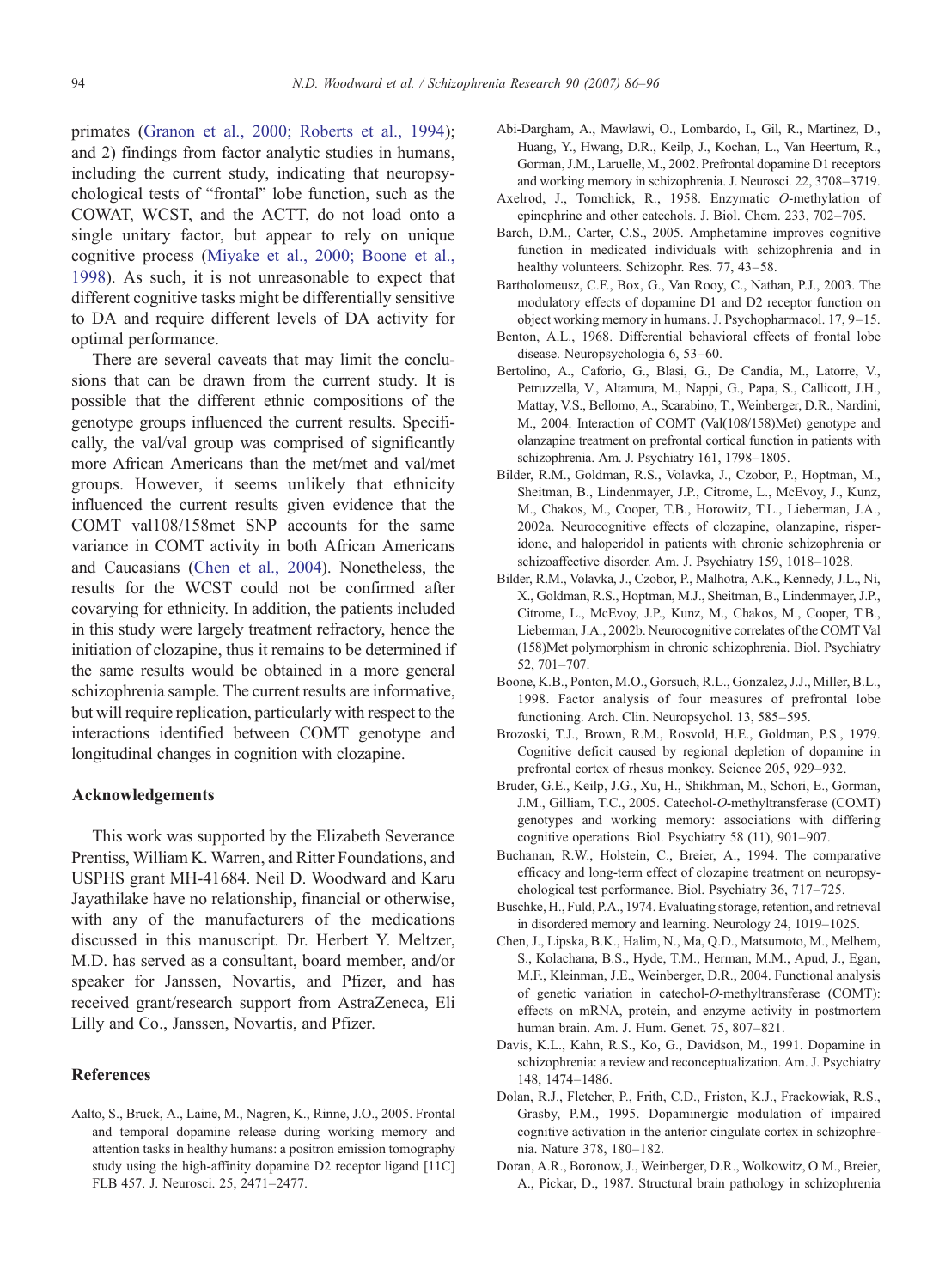<span id="page-9-0"></span>revisited. Prefrontal cortex pathology is inversely correlated with cerebrospinal fluid levels of homovanillic acid. Neuropsychopharmacology 1, 25–32.

- Egan, M.F., Goldberg, T.E., Kolachana, B.S., Callicott, J.H., Mazzanti, C.M., Straub, R.E., Goldman, D., Weinberger, D.R., 2001. Effect of COMT Val108/158 Met genotype on frontal lobe function and risk for schizophrenia. Proc. Natl. Acad. Sci. U. S. A. 98, 6917–6922.
- Gogos, J.A., Morgan, M., Luine, V., Santha, M., Ogawa, S., Pfaff, D., Karayiorgou, M., 1998. Catechol-O-methyltransferase-deficient mice exhibit sexually dimorphic changes in catecholamine levels and behavior. Proc. Natl. Acad. Sci. U. S. A. 95, 9991–9996.
- Goldberg, T.E., Bigelow, L.B., Weinberger, D.R., Daniel, D.G., Kleinman, J.E., 1991. Cognitive and behavioral effects of the coadministration of dextroamphetamine and haloperidol in schizophrenia. Am. J. Psychiatry 148, 78–84.
- Goldberg, T.E., Egan, M.F., Gscheidle, T., Coppola, R., Weickert, T., Kolachana, B.S., Goldman, D., Weinberger, D.R., 2003. Executive subprocesses in working memory: relationship to catechol-Omethyltransferase Val158Met genotype and schizophrenia. Arch. Gen. Psychiatry 60, 889–896.
- Goldman-Rakic, P.S., Muly III, E.C., Williams, G.V., 2000. D(1) receptors in prefrontal cells and circuits. Brain Res. Brain Res. Rev. 31, 295–301.
- Granon, S., Passetti, F., Thomas, K.L., Dalley, J.W., Everitt, B.J., Robbins, T.W., 2000. Enhanced and impaired attentional performance after infusion of D1 dopaminergic receptor agents into rat prefrontal cortex. J. Neurosci. 20, 1208–1215.
- Hagger, C., Buckley, P., Kenny, J.T., Friedman, L., Ubogy, D., Meltzer, H.Y., 1993. Improvement in cognitive functions and psychiatric symptoms in treatment-refractory schizophrenic patients receiving clozapine. Biol. Psychiatry 34, 702–712.
- Harvey, P.D., Siu, C.O., Romano, S., 2004. Randomized, controlled, double-blind, multicenter comparison of the cognitive effects of ziprasidone versus olanzapine in acutely ill inpatients with schizophrenia or schizoaffective disorder. Psychopharmacology 172 (3), 324–332.
- Heaton, R.K., 1980. Wisconsin Card Sortin Test (WCST). Psychological Assessment Resources, Odessa, FL.
- Ho, B.C., Wassink, T.H., O'Leary, D.S., Sheffield, V.C., Andreasen, N.C., 2005. Catechol-O-methyl transferase Val158Met gene polymorphism in schizophrenia: working memory, frontal lobe MRI morphology and frontal cerebral blood flow. Mol. Psychiatry 10, 287–298.
- Hwang, R., Takahiro, S., De Luca, V., Muller, D.J., Ni, X., Macciardi, F., Potkin, S., Lieberman, J.A., Meltzer, H.Y., Kennedy, J.L., 2005. Association study of 12 polymorphisms spanning the dopamine D2 receptor gene and clozapine treatment response in two treatment refractory/intolerant populations. Psychopharmacology 181, 179–187.
- Joober, R., Gauthier, J., Lal, S., Bloom, D., Lalonde, P., Rouleau, G., Benkelfat, C., LaBelle, A., 2002. Catechol-O-methyltransferase Val-108/158-Met gene variants associated with performance on the Wisconsin Card Sorting Test. Arch. Gen. Psychiatry 59, 662–663.
- Kenny, J.T., Meltzer, H.Y., 1991. Attention and higher cortical functions in schizophrenia. J. Neuropsychiatry Clin. Neurosci. 3, 269–275.
- Kimberg, D.Y., Aguirre, G.K., Lease, J., D'Esposito, M., 2001. Cortical effects of bromocriptine, a D-2 dopamine receptor agonist, in human subjects, revealed by fMRI. Hum. Brain Mapp. 12, 246–257.
- Kuroki, T., Meltzer, H.Y., Ichikawa, J., 1999. Effects of antipsychotic drugs on extracellular dopamine levels in rat medial prefrontal cortex and nucleus accumbens. J. Pharmacol. Exp. Ther. 288, 774–781.
- Lee, M.A., Jayathilake, K., Meltzer, H.Y., 1999. A comparison of the effect of clozapine with typical neuroleptics on cognitive function in neuroleptic-responsive schizophrenia. Schizophr. Res. 37, 1–11.
- Malhotra, A.K., Kestler, L.J., Mazzanti, C., Bates, J.A., Goldberg, T., Goldman, D., 2002. A functional polymorphism in the COMT gene and performance on a test of prefrontal cognition. Am. J. Psychiatry 159, 652–654.
- Mattay, V.S., Callicott, J.H., Bertolino, A., Heaton, I., Frank, J.A., Coppola, R., Berman, K.F., Goldberg, T.E., Weinberger, D.R., 2000. Effects of dextroamphetamine on cognitive performance and cortical activation. Neuroimage 12, 268–275.
- Mattay, V.S., Tessitore, A., Callicott, J.H., Bertolino, A., Goldberg, T.E., Chase, T.N., Hyde, T.M., Weinberger, D.R., 2002. Dopaminergic modulation of cortical function in patients with Parkinson's disease. Ann. Neurol. 51, 156–164.
- Mattay, V.S., Goldberg, T.E., Fera, F., Hariri, A.R., Tessitore, A., Egan, M.F., Kolachana, B., Callicott, J.H., Weinberger, D.R., 2003. Catechol O-methyltransferase val158-met genotype and individual variation in the brain response to amphetamine. Proc. Natl. Acad. Sci. U. S. A. 100, 6186–6191.
- Maxwell, S.E., Delaney, H.D., 2004. An introduction to multilevel models for within-subjects designs. Designing Experiments and Analyzing Data: A Model Comparison Perspective. Lawrence Erlbaum Associates Publishers, New Jersey, pp. 763–820.
- Meltzer, H.Y., 2002. Action of atypical antipsychotics. Am. J. Psychiatry 159, 153–154.
- Meltzer, H.Y., Sumiyoshi, T., 2003. Atypical antipsychotic drugs improve cognition in schizophrenia. Biol. Psychiatry 53, 265–267.
- Meyer-Lindenberg, A., Kohn, P.D., Kolachana, B., Kippenhan, S., McInerney-Leo, A., Nussbaum, R., Weinberger, D.R., Berman, K.F., 2005. Midbrain dopamine and prefrontal function in humans: interaction and modulation by COMT genotype. Nat. Neurosci. 8, 594–596.
- Miyake, A., Friedman, N.P., Emerson, M.J., Witzki, A.H., Howerter, A., Wager, T.D., 2000. The unity and diversity of executive functions and their contributions to complex "Frontal Lobe" tasks: a latent variable analysis. Cognit. Psychol. 41, 49–100.
- Newcombe, F., 1969. Missile Wounds of the Brain. Oxford University Press, New York.
- Owen, A.M., 2004. Cognitive dysfunction in Parkinson's disease: the role of frontostriatal circuitry. Neuroscientist 10, 525–537.
- Peterson, L.R., Peterson, M.J., 1959. Short-term retention of individual verbal items. J. Exp. Psychol. 58, 193–198.
- Phillips, A.G., Ahn, S., Floresco, S.B., 2004. Magnitude of dopamine release in medial prefrontal cortex predicts accuracy of memory on a delayed response task. J. Neurosci. 24, 547–553.
- Postle, B.R., 2005. Delay-period activity in the prefrontal cortex: one function is sensory gating. J. Cogn. Neurosci. 17, 1679–1690.
- Potkin, S.G., Fleming, K., Jin, Y., Gulasekaram, B., 2001. Clozapine enhances neurocognition and clinical symptomatology more than standard neuroleptics. J. Clin. Psychopharmacol. 21, 479–483.
- Purdon, S.E., LaBelle, A., Boulay, L., 2001. Neuropsychological change in schizophrenia after 6 weeks of clozapine. Schizophr. Res. 48, 57–67.
- Roberts, A.C., De Salvia, M.A., Wilkinson, L.S., Collins, P., Muir, J.L., Everitt, B.J., Robbins, T.W., 1994. 6-Hydroxydopamine lesions of the prefrontal cortex in monkeys enhance performance on an analog of the Wisconsin Card Sort Test: possible interactions with subcortical dopamine. J. Neurosci. 14, 2531–2544.
- Rosa, A., Peralta, V., Cuesta, M.J., Zarzuela, A., Serrano, F., Martinez-Larrea, A., Fananas, L., 2004. New evidence of association between COMT gene and prefrontal neurocognitive function in healthy individuals from sibling pairs discordant for psychosis. Am. J. Psychiatry 161, 1110–1112.